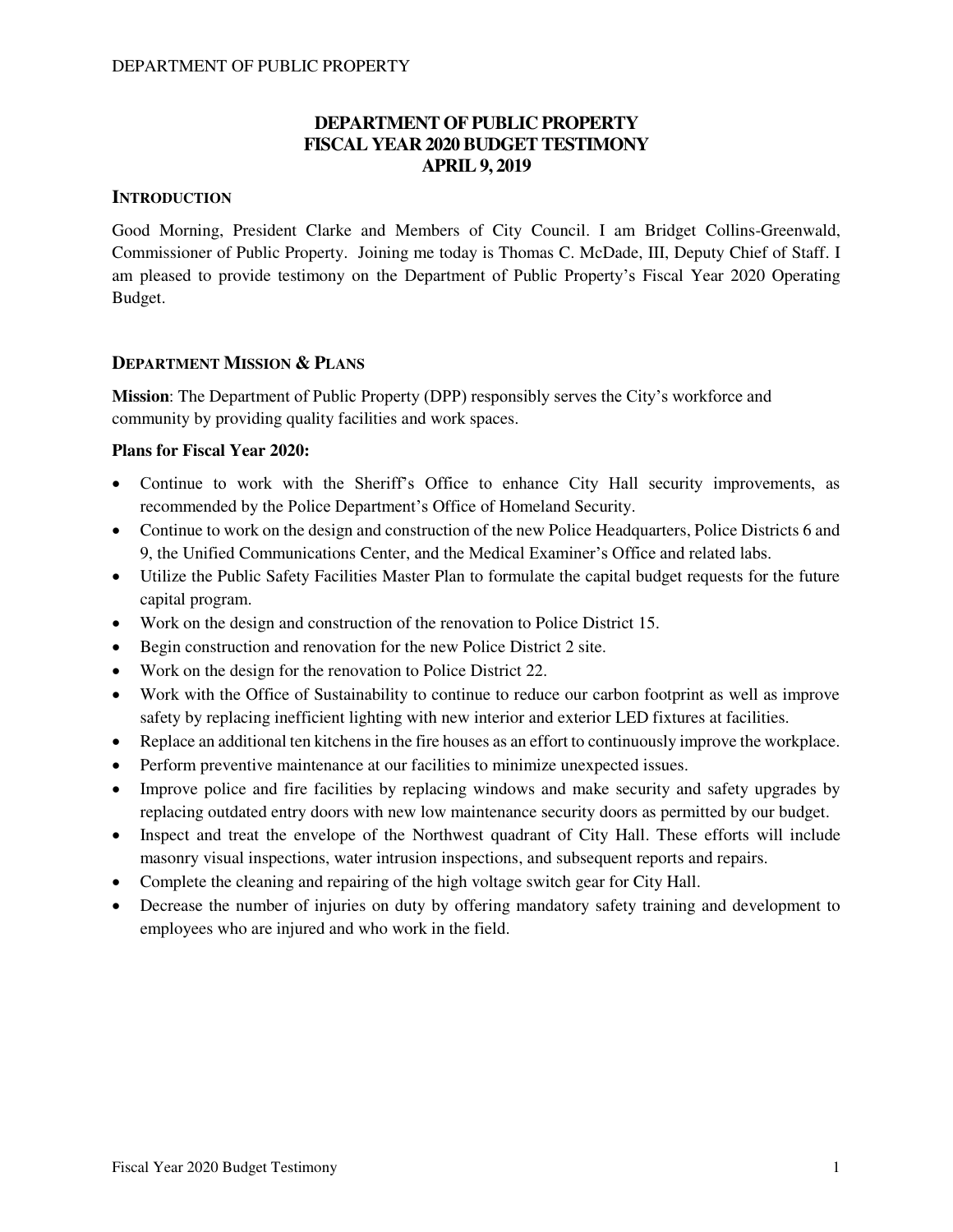| <b>Staff Demographics Summary (as of November 2018)*</b> |           |           |           |           |  |  |  |  |  |
|----------------------------------------------------------|-----------|-----------|-----------|-----------|--|--|--|--|--|
|                                                          | Total     | Minority  | White     | Female    |  |  |  |  |  |
| Number of Full-Time Staff                                | 158       | 80        | 78        | 40        |  |  |  |  |  |
| Number of Exempt Staff                                   | 12        | 5         |           | 6         |  |  |  |  |  |
| Number of Executive Staff<br>(deputy level and above)    | 6         |           | 5         | 4         |  |  |  |  |  |
| Average Salary, Full-Time Staff                          | \$60,373  | \$55,045  | \$65,594  | \$65,481  |  |  |  |  |  |
| Average Salary, Exempt Staff                             | \$107,928 | \$90,014  | \$120,725 | \$105,742 |  |  |  |  |  |
| Average Salary, Executive Staff                          | \$125,911 | \$118,450 | \$127,403 | \$127,722 |  |  |  |  |  |
| Median Salary, Full-Time Staff                           | \$49,386  | \$46,830  | \$52,234  | \$52,071  |  |  |  |  |  |
| Median Salary, Exempt Staff                              | \$108,665 | \$104,030 | \$115,000 | \$116,725 |  |  |  |  |  |
| Median Salary, Executive Staff                           | \$121,725 | \$118,450 | \$125,000 | \$121,725 |  |  |  |  |  |

# **BUDGET SUMMARY & OTHER BUDGET DRIVERS**

| <b>Employment Levels (as of November 2018)*</b>           |                            |                                          |  |  |  |  |  |
|-----------------------------------------------------------|----------------------------|------------------------------------------|--|--|--|--|--|
|                                                           | <b>Budgeted</b><br>in FY19 | Filled as of the<br><b>Increment Run</b> |  |  |  |  |  |
| Number of Full-Time Positions                             | 150                        | 158                                      |  |  |  |  |  |
| Number of Exempt Positions                                | 11                         | 12                                       |  |  |  |  |  |
| Number of Executive Positions (deputy<br>level and above) | 6                          | 6                                        |  |  |  |  |  |
| Average Salary of All Full-Time Positions                 | \$55,042                   | \$60,373                                 |  |  |  |  |  |
| Median Salary of All Full-Time Positions                  | \$47,543                   | \$49,386                                 |  |  |  |  |  |

*\*Tables represent both General- and Capital-Funded Staff.*

## **General Fund Financial Summary by Class**

| <b>General Fund Financial Summary by Class</b>    |                |                    |                |                    |                |                  |  |  |  |
|---------------------------------------------------|----------------|--------------------|----------------|--------------------|----------------|------------------|--|--|--|
|                                                   | FY18 Original  | FY18 Actual        | FY19 Original  | FY19 Estimated     | FY20 Proposed  | Difference:      |  |  |  |
|                                                   | Appropriations | <b>Obligations</b> | Appropriations | <b>Obligations</b> | Appropriations | <b>FY20-FY19</b> |  |  |  |
| Class 100 - Employee Compensation                 | \$8,547,886    | \$8,797,024        | \$8,659,293    | \$8,834,521        | \$9,395,654    | \$561,133        |  |  |  |
| Class 200 - Purchase of Services                  | \$156,362,300  | \$157,435,508      | \$162,181,941  | \$162,706,941      | \$172,542,424  | \$9,835,483      |  |  |  |
| Class $300/400$ - Materials, Supplies & Equipment | \$1,338,535    | \$1,183,997        | \$1,435,535    | \$1,435,535        | \$1,338,535    | $(\$97,000)$     |  |  |  |
| Class 500 - Contributions                         | \$0            | \$612,127          | \$0            |                    | \$0            | \$0              |  |  |  |
| Class 800 - Payment to Other Funds                | \$27,554,294   | \$23,128,747       | \$27,678,994   | \$27,678,994       | \$26,643,000   | (S1.035.994)     |  |  |  |
|                                                   | \$193,803,015  | \$191,157,403      | \$199,955,763  | \$200,655,991      | \$209,919,613  | \$9,263,622      |  |  |  |

| <b>Contracts Summary (Professional Services only)</b> |              |              |              |              |              |             |  |  |
|-------------------------------------------------------|--------------|--------------|--------------|--------------|--------------|-------------|--|--|
|                                                       | FY14         | <b>FY15</b>  | <b>FY16</b>  | <b>FY17</b>  | <b>FY18</b>  | FY19 YTD    |  |  |
|                                                       |              |              |              |              |              | (01 & 02)   |  |  |
| Total amount of contracts                             | \$13,560,446 | \$13,999,303 | \$13,695,375 | \$12,771,602 | \$15,666,095 | \$4,986,355 |  |  |
| Total amount to M/W/DSBE                              | \$13,560,446 | \$13,999,303 | \$13,695,375 | \$12,771,602 | \$15,666,095 | \$4,986,355 |  |  |
| <b>Participation Rate</b>                             | $100\%$      | $100\%$      | $100\%$      | $100\%$      | $100\%$      | 100%        |  |  |

| <b>Total M/W/DSBE Contract Participation Goal (Public Works;</b><br>Services, Supplies & Equipment; and Professional Services combined) |             |      |      |  |  |  |  |
|-----------------------------------------------------------------------------------------------------------------------------------------|-------------|------|------|--|--|--|--|
|                                                                                                                                         | <b>FY18</b> | FY19 | FY20 |  |  |  |  |
| M/W/DSBE Contract Participation Goal                                                                                                    | 65%         | 50%  | .50% |  |  |  |  |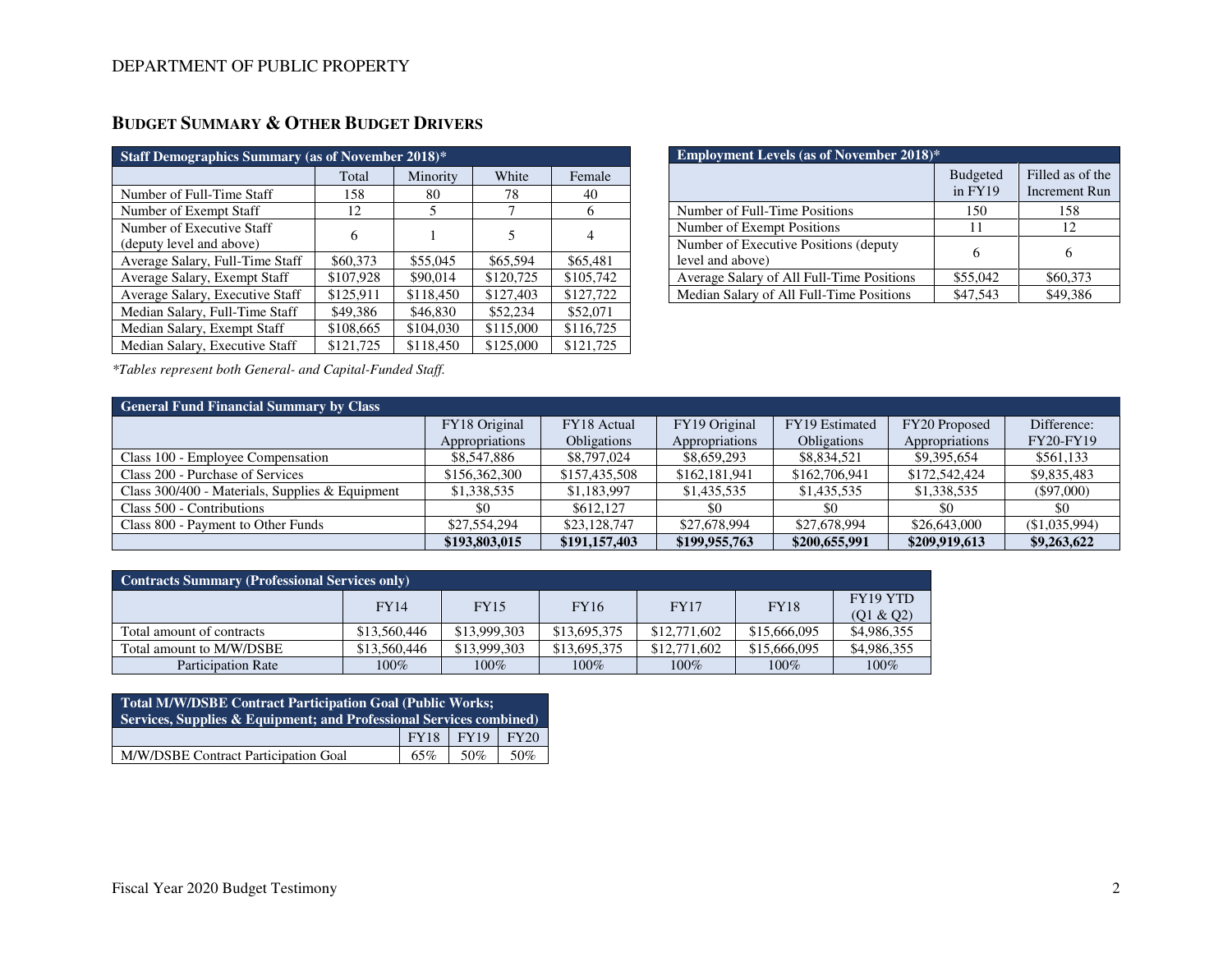### **PROPOSED BUDGET OVERVIEW**

#### **Proposed Funding Request**:

#### General Fund

The proposed Fiscal Year 2020 General Fund budget totals \$209,919,613, an increase of \$9,263,622 over Fiscal Year 2019 estimated obligation levels. This increase is primarily due to the increased match requirement for Transit Operations and Planning (SEPTA); increased space rental costs; and increased utilities consumption costs.

The proposed budget includes:

- \$9,395,654 in Class 100, a \$561,133 increase over FY19. The increase is due to the 3% raise for employees' salaries, and the addition of 5 positions in the Capital Project Program.
- \$172,542,424 in Class 200, a \$9,835,483 increase over FY19. The increase in Class 200 is largely due to the increased SEPTA match requirement and utilities consumption.
- \$1,203,326 in Class 300, a \$97,000 decrease from FY19 due to equipment purchased for the update of City Hall security.
- \$135,209 in Class 400, level with FY19.
- \$26,643,000 in Class 800, an \$1,035,994 decrease from FY19. This decrease is due to a decrease in payment to the Water Fund.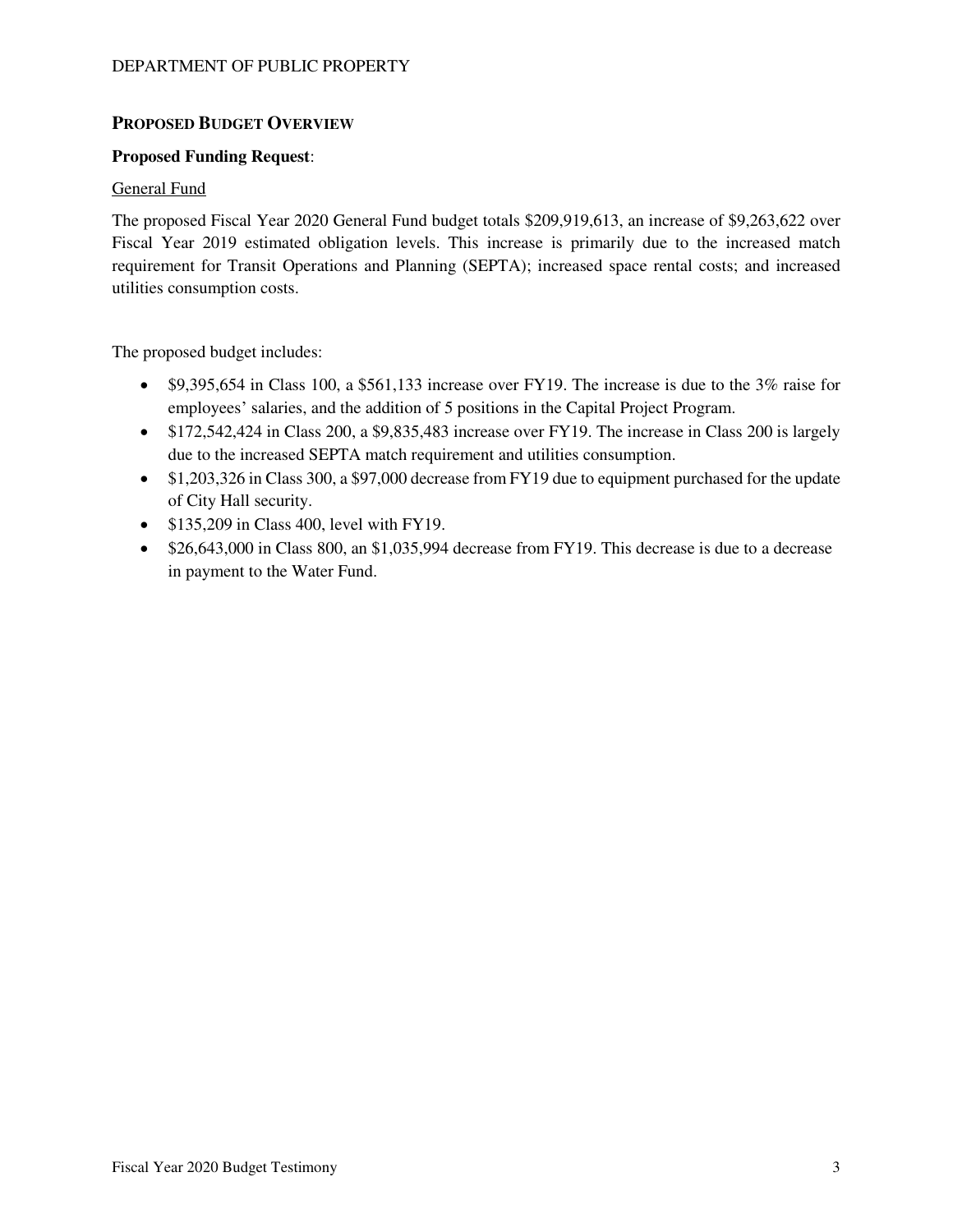#### DEPARTMENT OF PUBLIC PROPERTY

# **STAFFING LEVELS**

The department is requesting 149 budgeted positions for FY20, a decrease of 1 position from FY19.

## **NEW HIRES**

| New Hires (from $7/1/2018$ to $11/25/18$ ) |                                  |  |  |  |  |  |
|--------------------------------------------|----------------------------------|--|--|--|--|--|
|                                            | <b>Total Number of New Hires</b> |  |  |  |  |  |
| <b>Black or African American</b>           |                                  |  |  |  |  |  |
| Total                                      |                                  |  |  |  |  |  |

Since the increment run, DPP has hired one white employee, and one African American employee.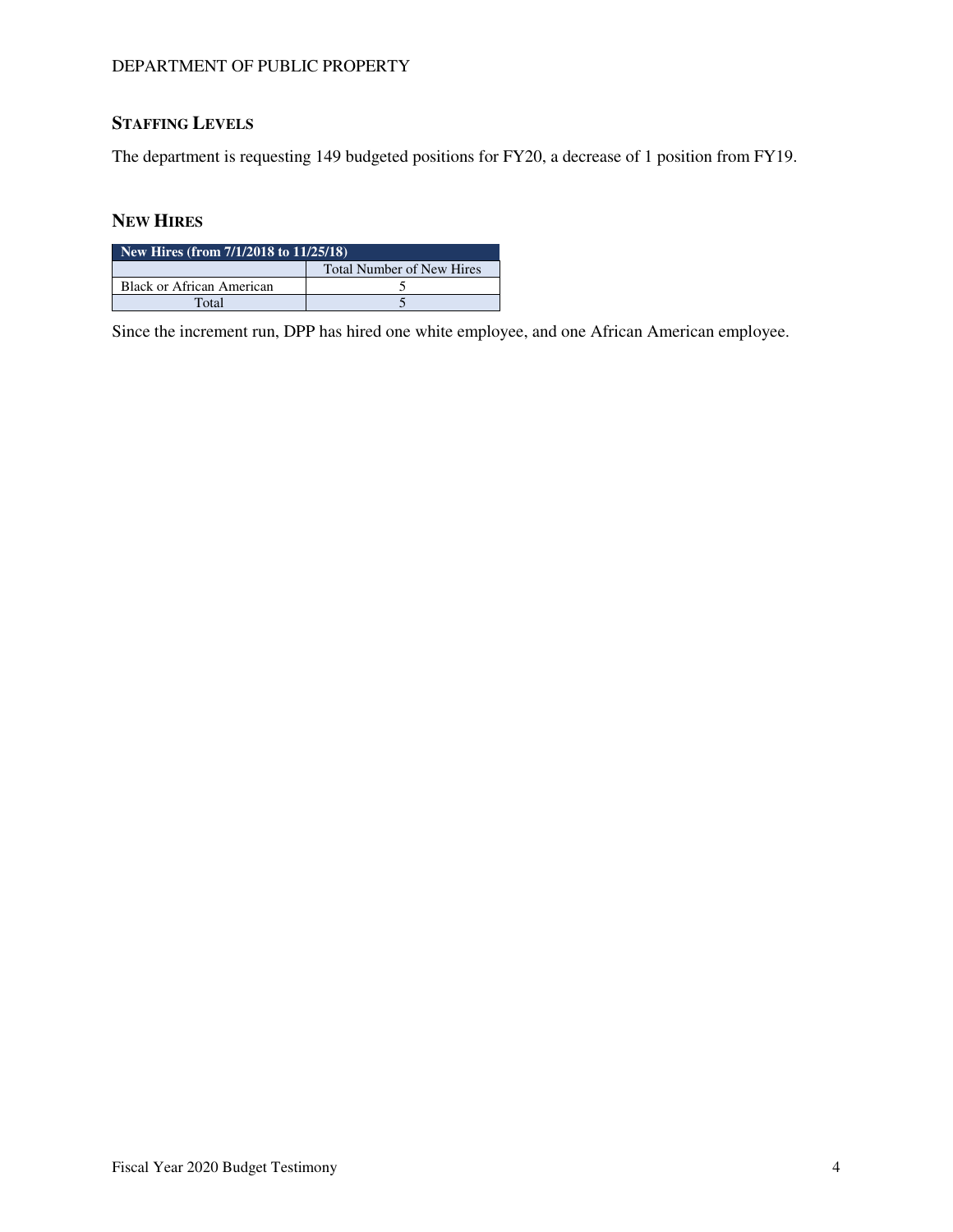#### **PERFORMANCE, CHALLENGES, AND INITIATIVES**

#### **ADMINISTRATION PROGRAM**

| <b>FY20 Strategic Goals</b>                                             |             |             |             |             |
|-------------------------------------------------------------------------|-------------|-------------|-------------|-------------|
| Decrease the time to hire staff.<br>٠                                   |             |             |             |             |
| Decrease number of injuries.                                            |             |             |             |             |
| <b>FY20 Performance Measures</b>                                        |             |             |             |             |
|                                                                         | <b>FY18</b> | FY19 YTD    | <b>FY19</b> | <b>FY20</b> |
| Measure                                                                 | Actual      | $(Q1 + Q2)$ | Target      | Target      |
| Percent of customer service survey respondents who rate DPP's           |             | N/A         | 95.0%       | 95.0%       |
| service a 3 out of 5 or higher <sup>1</sup>                             |             |             |             |             |
| Human Resources: days to fill position after certification <sup>2</sup> | N/A         | 52          | 52          | 48          |
| Human Resources: net hires <sup>3</sup>                                 | N/A         | 6           | 18          | 15          |
|                                                                         |             |             | decrease    | decrease    |
| Safety: number of injuries $3$                                          | N/A         | 10          | from prior  | from prior  |
|                                                                         |             |             | year        | year        |
| Safety: number of employees trained <sup>3</sup>                        | N/A         | 128         | 130         | 134         |
| Administration: invoices – days to pay median (from date of             | N/A         | 12          | 15          | 13          |
| receipt to date of submission to Finance) $3$                           |             |             |             |             |

*<sup>1</sup>This is an annual measure, and FY19 data will be available at year-end.* 

*<sup>2</sup>This is a new measure for FY19, so prior-year data is not available. This the average number of days to fill a position.* 

*<sup>3</sup>This is a new measure for FY19, so prior-year data is not available.* 

## **CAPITAL PROGRAM**

| <b>FY20 Strategic Goals</b>                                                           |             |        |        |  |  |  |  |  |
|---------------------------------------------------------------------------------------|-------------|--------|--------|--|--|--|--|--|
| Increase number of substantially completed projects (projects at least 95% complete). |             |        |        |  |  |  |  |  |
| Decrease time to complete design plans and specifications.                            |             |        |        |  |  |  |  |  |
| <b>FY20 Performance Measures</b>                                                      |             |        |        |  |  |  |  |  |
| FY20<br>FY19 YTD<br><b>FY19</b><br><b>FY18</b>                                        |             |        |        |  |  |  |  |  |
| Actual                                                                                | $(Q1 + Q2)$ | Target | Target |  |  |  |  |  |
| 40                                                                                    | 26          | 42     | 45     |  |  |  |  |  |
| 19                                                                                    |             | 22     | 24     |  |  |  |  |  |
|                                                                                       |             |        |        |  |  |  |  |  |

<sup>1</sup>*A project that is substantially complete is at least 95% complete.* 

### **FACILITIES MANAGEMENT (FIELD OPERATIONS) PROGRAM**

#### **FY20 Strategic Goals**

- Continue to improve security at City facilities by installing new security doors.
- Continue to improve tenant comfort by replacing inefficient and problematic HVAC equipment.
- Continue to reduce the City's carbon footprint by increasing the percentage of light conversions to light emitting diodes (LEDs).

| <b>FY20 Performance Measures</b>                                                        |             |             |             |        |  |  |  |  |  |
|-----------------------------------------------------------------------------------------|-------------|-------------|-------------|--------|--|--|--|--|--|
|                                                                                         | <b>FY18</b> | FY19 YTD    | <b>FY19</b> | FY20   |  |  |  |  |  |
| Measure                                                                                 | Actual      | $(01 + 02)$ | Target      | Target |  |  |  |  |  |
| Field Operations: Facilities division work order volume <sup>1</sup>                    | 15.797      | 5.665       | 11.500      | 1,300  |  |  |  |  |  |
| Field Operations: Percent of work orders completed within service<br>level <sup>2</sup> | 88.5%       | 83.8%       | 90.0%       | 90.0%  |  |  |  |  |  |

*<sup>1</sup>DPP is moving to have contractors handle more work requests. These work orders are not counted in DPP's work order system, as they go directly to the contractors.* 

*2 DPP is realigning supervisory assignments to facilitate more satisfactory completion of work orders during the remainder of FY19.*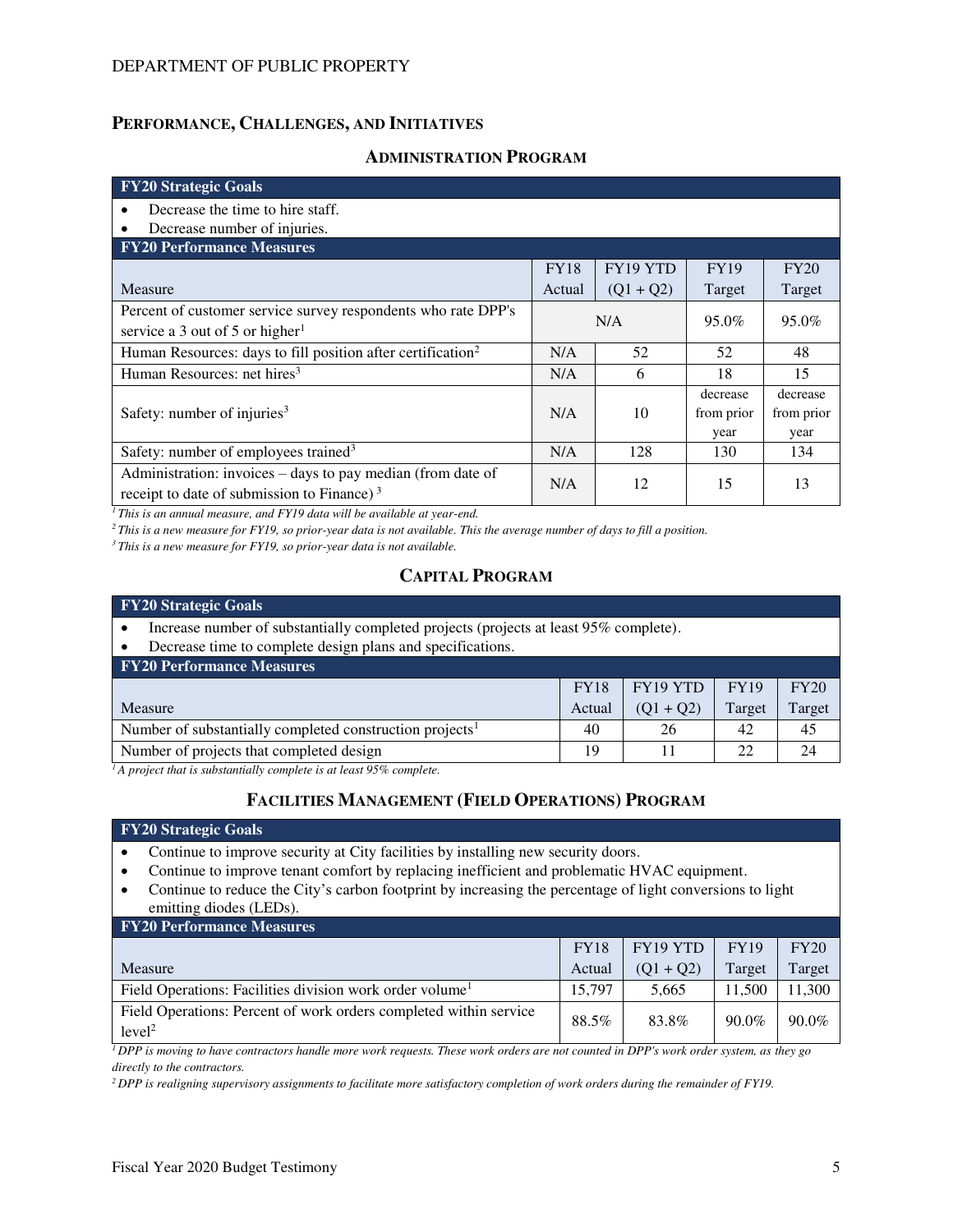#### **FACILITIES MANAGEMENT (QUAD-PLEX) PROGRAM**

#### **FY20 Strategic Goals**  • Increase percentage of light conversions to light emitting diodes (LEDs). • Improve service via Service Level Agreements (SLAs) with recently re-organized management team and new service contracts. Complete upgrades for the HVAC systems per plan. **FY20 Performance Measures**  Measure FY18 Actual FY19 YTD  $(Q1 + Q2)$ FY19 Target FY20 Target Quad-Plex: Work Order Volume 18,689 10,392 17,416 17,500 Quad-Plex: Percent of work orders completed within SLA 88.5% 91.9% 90.0% 90.0%

### **REAL ESTATE AND PLANNING PROGRAM**

#### **FY20 Strategic Goals**

- Reduce real estate costs and carbon footprint with minimal impact to city services while continuing to enable agencies to fulfill their missions.
- Design and deliver expanded shared services.
- Modernize the City's workspaces and services, reducing square footage and assets where appropriate and in line with the City's goals.

| <b>FY20 Performance Measures</b> |             |             |             |        |  |  |  |  |
|----------------------------------|-------------|-------------|-------------|--------|--|--|--|--|
|                                  | <b>FY18</b> | FY19 YTD    | <b>FY19</b> | FY20   |  |  |  |  |
| Measure                          | Actual      | $(01 + 02)$ | Target      | Target |  |  |  |  |
| Lease Cost Per Square Foot       | \$19        | \$20        | \$21        | \$25   |  |  |  |  |

<sup>1</sup> Per-square-foot rent amounts are rounded to whole dollars. Price increases are in line with the Consumer Price Index, as well as the program's *use of fully furnished, turn-key spaces (meaning that departments do not have to use their own funds for furniture or tenant improvements).*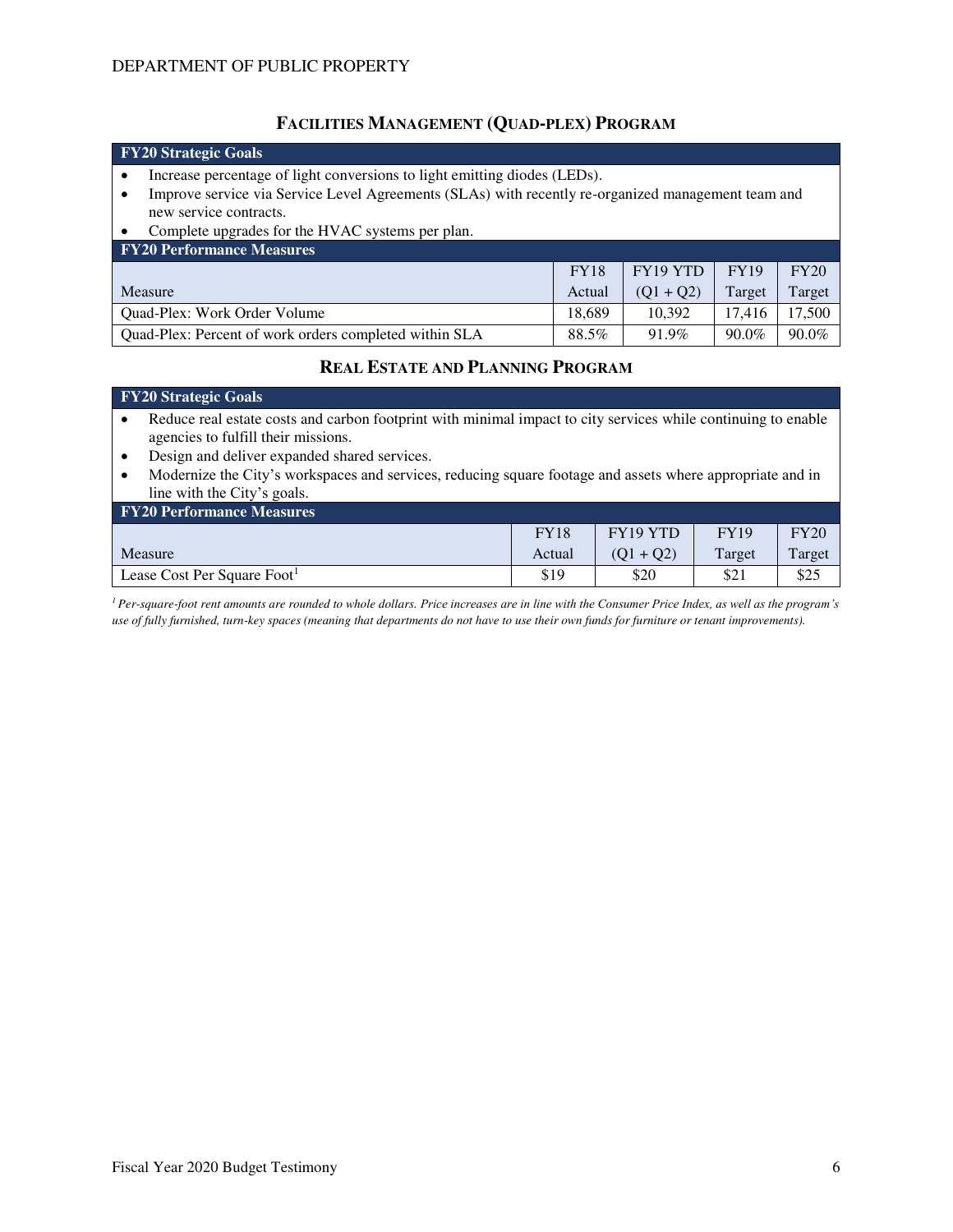# **OTHER BUDGETARY IMPACTS**

# **Federal and State (Where Applicable)**

N/A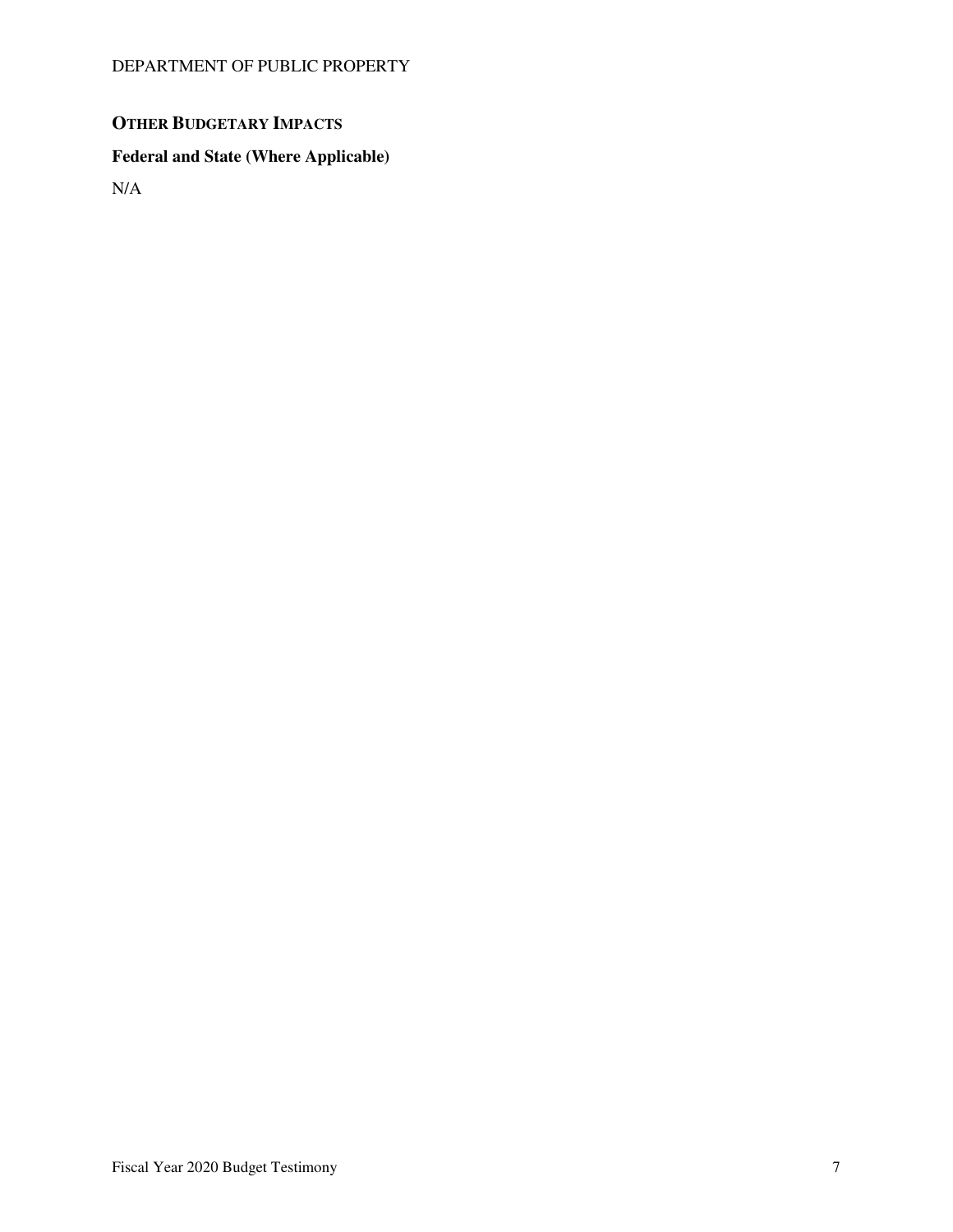## DEPARTMENT OF PUBLIC PROPERTY

# **CONTRACTING EXPERIENCE**

| M/W/DSBE Participation on Large Professional Services Contracts with For-Profit Vendors |                                                                 |                                 |                          |                               |                                            |                                                 |                                          |                                           |                                                   |                                                                                                                        |                                                                                   |
|-----------------------------------------------------------------------------------------|-----------------------------------------------------------------|---------------------------------|--------------------------|-------------------------------|--------------------------------------------|-------------------------------------------------|------------------------------------------|-------------------------------------------|---------------------------------------------------|------------------------------------------------------------------------------------------------------------------------|-----------------------------------------------------------------------------------|
|                                                                                         | Top Largest Contracts over \$34,000 for FY19                    |                                 |                          |                               |                                            |                                                 |                                          |                                           |                                                   |                                                                                                                        |                                                                                   |
| Vendor<br>Name                                                                          | <b>Brief</b><br>Description<br>of Service<br>Provided           | Dollar<br>Amount of<br>Contract | <b>RFP</b> Issue<br>Date | Contract<br><b>Start Date</b> | Ranges in RFP                              | $%$ of<br>M/W/DSBE<br>Participation<br>Achieved | \$ Value of<br>M/W/DSBE<br>Participation | Total $%$<br>Participation<br>- All DSBEs | Total \$<br>Value<br>Participation<br>- All DSBEs | Is This a<br>Local<br>Business?<br>(principal<br>place of<br>business<br>located<br>within City<br>limits)<br>[ves/no] | Does the<br>Vendor Have<br>a Waiver for<br>Living Wage<br>Compliance?<br>[yes/no] |
| <b>USF</b>                                                                              | Operations,<br>Maintenance<br>and Support<br>for the<br>Triplex | \$9,867,368                     | 4/26/2013                | 10/1/2013                     | MBE: 20-25%<br>WBE: 10-15%<br>DSBE: 10-15% | $100\%$<br>$0\%$<br>$0\%$                       | \$9,867,368<br>\$0<br>\$0                | $100\%$                                   | \$9,867,368                                       | yes                                                                                                                    | no                                                                                |

| Non-Profit Vendor Demographics   |              |          |  |  |  |  |  |  |
|----------------------------------|--------------|----------|--|--|--|--|--|--|
| Philadelphia Municipal Authority | Minority $%$ | Female % |  |  |  |  |  |  |
| Workforce                        | 100%         | $100\%$  |  |  |  |  |  |  |
| Executive                        | 100%         | 100%     |  |  |  |  |  |  |
| Board                            | 75%          | 25%      |  |  |  |  |  |  |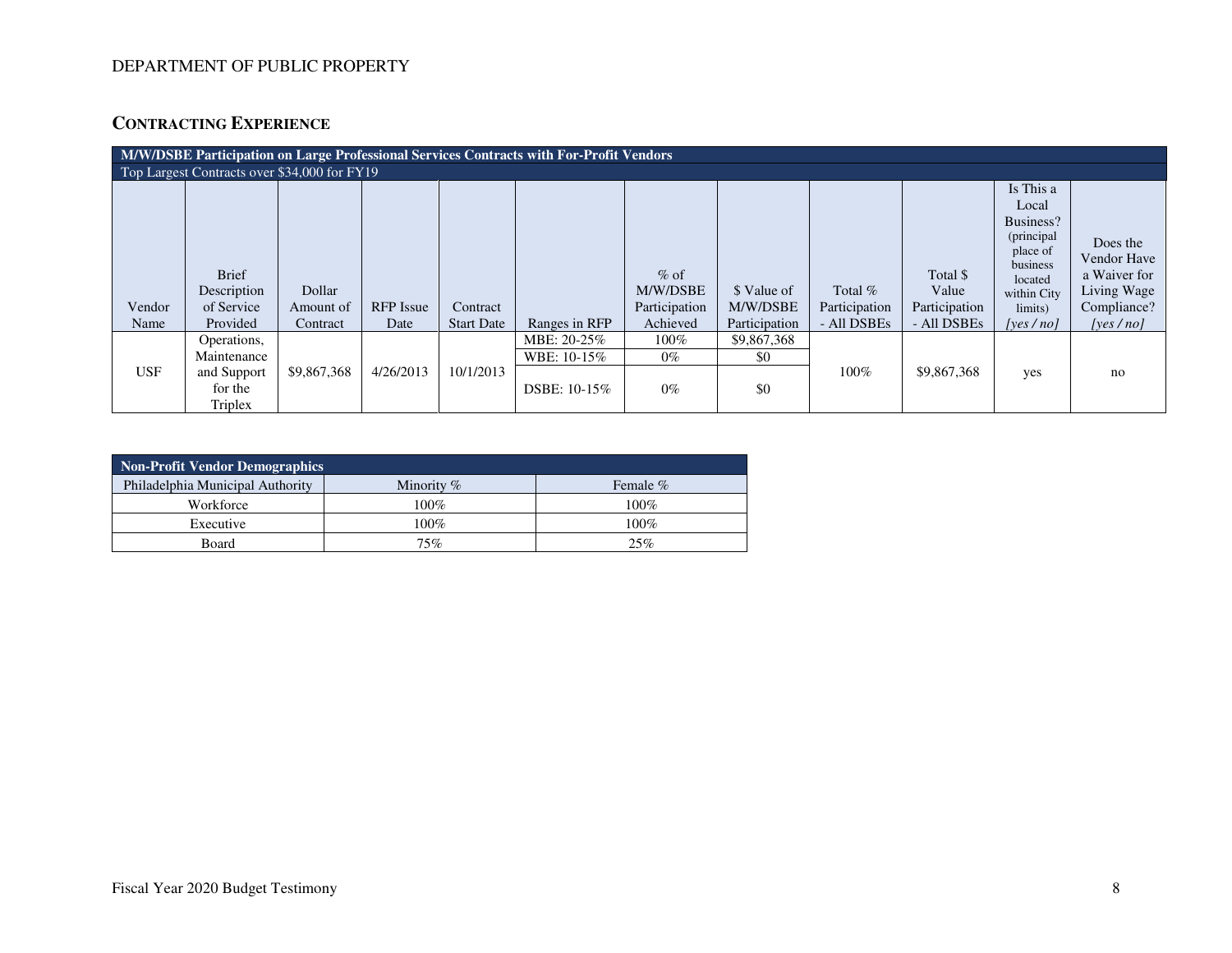# **EMPLOYEE DATA**

| <b>Staff Demographics (as of November 2018)</b> |           |                |                        |                |                  |
|-------------------------------------------------|-----------|----------------|------------------------|----------------|------------------|
| <b>Full-Time Staff</b>                          |           |                | <b>Executive Staff</b> |                |                  |
|                                                 | Male      | Female         |                        | Male           | Female           |
|                                                 | African-  | African-       |                        | African-       | African-         |
|                                                 | American  | American       |                        | American       | American         |
| Total                                           | 40        | 20             | Total                  | $\theta$       | 1                |
| % of Total                                      | 25%       | 13%            | % of Total             | $0\%$          | 17%              |
| Average Salary                                  | \$50,224  | \$55,922       | Average Salary         | N/A            | \$118,450        |
| Median Salary                                   | \$45,749  | \$46,481       | Median Salary          | N/A            | \$118,450        |
|                                                 | White     | White          |                        | White          | White            |
| Total                                           | 67        | 11             | Total                  | $\overline{2}$ | 3                |
| % of Total                                      | 42%       | 7%             | % of Total             | 33%            | $50\%$           |
| Average Salary                                  | \$62,053  | \$88,887       | Average Salary         | \$122,287      | \$130,813        |
| Median Salary                                   | \$52,234  | \$97,192       | Median Salary          | \$122,287      | \$125,000        |
|                                                 | Hispanic  | Hispanic       |                        | Hispanic       | Hispanic         |
| Total                                           | 9         | $\overline{4}$ | Total                  | $\theta$       | $\Omega$         |
| % of Total                                      | 6%        | 3%             | % of Total             | $0\%$          | $0\%$            |
| Average Salary                                  | \$63,782  | \$53,641       | Average Salary         | N/A            | N/A              |
| <b>Median Salary</b>                            | \$46,830  | \$49,654       | <b>Median Salary</b>   | N/A            | N/A              |
|                                                 | Asian     | Asian          |                        | Asian          | Asian            |
| Total                                           | 3         | 2              | Total                  | $\mathbf{0}$   | $\boldsymbol{0}$ |
| % of Total                                      | 2%        | $1\%$          | % of Total             | $0\%$          | $0\%$            |
| Average Salary                                  | \$85,823  | \$66,292       | Average Salary         | N/A            | N/A              |
| <b>Median Salary</b>                            | \$82,871  | \$66,292       | Median Salary          | N/A            | N/A              |
|                                                 | Other     | Other          |                        | Other          | Other            |
| Total                                           | $\Omega$  | $\overline{2}$ | Total                  | $\Omega$       | $\overline{0}$   |
| % of Total                                      | $0\%$     | $1\%$          | % of Total             | $0\%$          | $0\%$            |
| Average Salary                                  | N/A       | \$48,766       | Average Salary         | N/A            | N/A              |
| Median Salary                                   | N/A       | \$48,766       | Median Salary          | N/A            | N/A              |
|                                                 | Bilingual | Bilingual      |                        | Bilingual      | Bilingual        |
| Total                                           | 10        | 6              | Total                  | $\mathbf{0}$   | 1                |
| % of Total                                      | 6%        | $4\%$          | % of Total             | $0\%$          | 17%              |
| Average Salary                                  | \$67,781  | \$79,979       | Average Salary         | N/A            | \$118,450        |
| <b>Median Salary</b>                            | \$56,073  | \$84,943       | <b>Median Salary</b>   | N/A            | \$118,450        |
|                                                 | Male      | Female         |                        | Male           | Female           |
| Total                                           | 118       | 40             | Total                  | $\overline{2}$ | 4                |
| % of Total                                      | 75%       | 25%            | % of Total             | 33%            | 67%              |
| Average Salary                                  | \$58,603  | \$65,481       | Average Salary         | \$122,287      | \$127,722        |
| Median Salary                                   | \$49,386  | \$52,071       | Median Salary          | \$122,287      | \$121,725        |